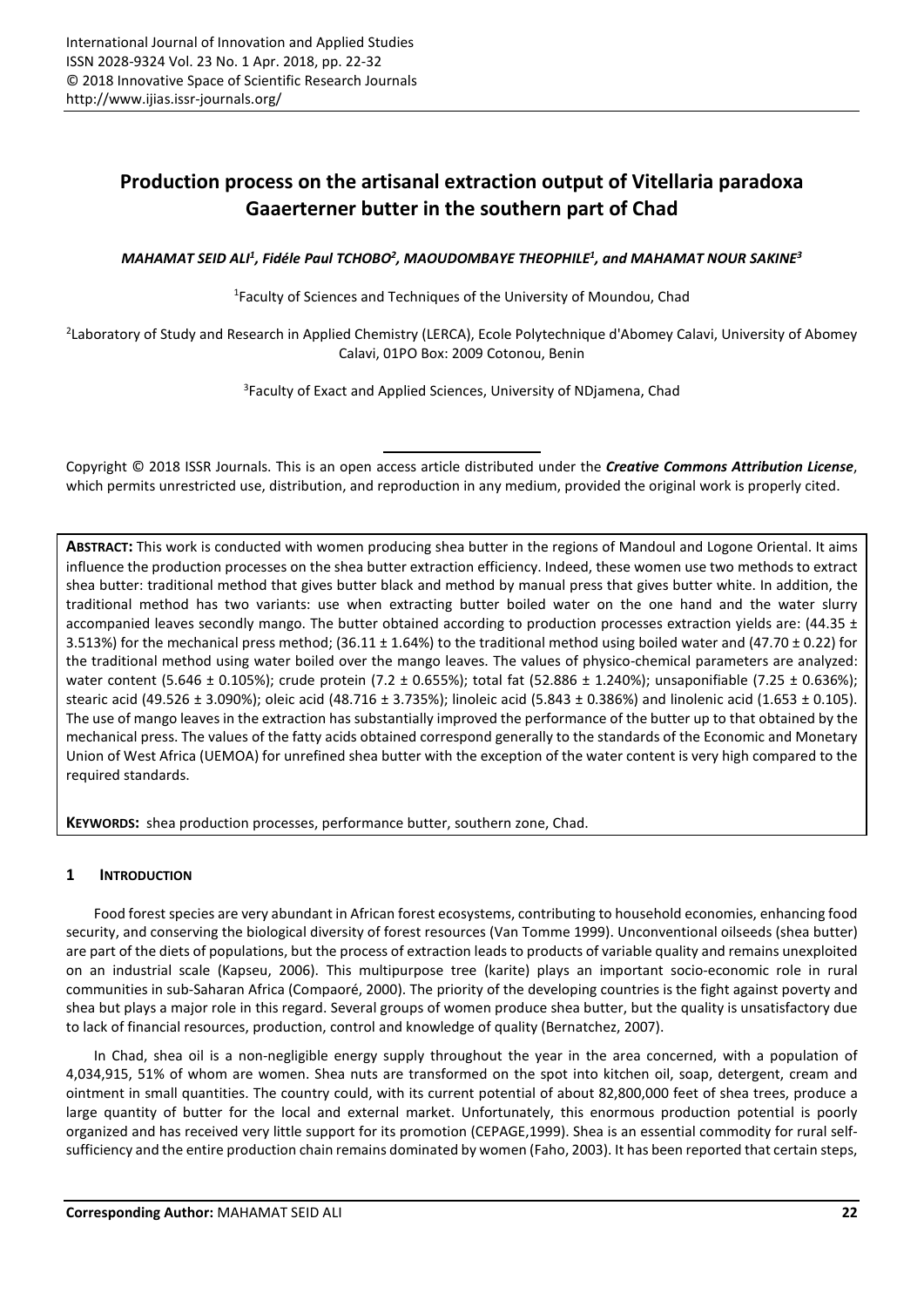such as heat treatments such as drying, cooking and roasting shea nuts and heating shea butter, if not controlled, not only lead to lower (Hall et al., 1996, Kapseu et al., 2005, womeni et al., 2006), but also to obtain a finished product of exceptional quality. The yield and quality of shea butter are influenced not only by the processing technique of the almonds but also by the origin (tree) (Kapseu, 2006). The purpose of this work is to evaluate the influence of production processes on the artisanal extraction yield of shea butter produced in the southern zone of Chad.

# **2 MATERIAL AND METHODS**

## **2.1 PLANT MATERIAL**

Vitellaria paradoxa, commonly called shea, contains two subspecies: V. paradoxa subsp. Nilotica Kotschy and V. paradoxa subsp. Paradoxa (C.F. Gaertner) Hepper. V. paradoxa subsp. nilotica grows in areas ranging from Sudan to Uganda to Ethiopia through the Democratic Republic of Congo, while V. paradoxa subsp. paradoxa occurs in West and Central Africa (Hall et al., 1996, Eyog Matig et al., 2000, Ye et al., 2007). In Chad, it is the subspecies Vitellaria paradoxa C.F.Gaertn subsp. Paradoxa that is encountered (Djekota, 2008). The shea tree grows wild and belongs to the Sapotaceae family. It is characterized by the presence of latex in the organs. It is a tree 15 to 20 m high (UNIFEM, 1997), with a diameter of 1 m. Shea has green-dark and deciduous leaves (Pehaut, 1976; Von Maydel, 1983). Shea produces fruits whose inner almond is made up of about 50% butter (Sopade and Koku, 1989; Tano Debrah and Ohta, 1994). The fruit of the shea tree consists of the outside towards the inside of a sweet and edible pericarp, a seed comprising a thin shell and an almond which comprises two cotyledons (Kapseu et al., 1999). The age of production of the shea tree is 15 to 20 years, with large harvests between 50 and 100 years. This irregular production averaged 20 kg of fruit per tree, ie 6 kg of almonds, 4 kg of dried almonds and 1.5 kg of butter (NKouam, 2007).

## **2.2 USES OF SHEA**

Almost all of the shea tree (fruits, leaves, bark, roots, dead wood ...) is used in culinary, food, health, pharmaceutical, decorative, and economic fields (Badini et al. ., 2011). The ripe fruits are edible, green in color and rounded in shape. At the socio-cultural and economic level, the fruits of shea are the subject of intense trade (UNIFEM, 1997), and by-products and derived products play an important role in life (pharmacopoeia, customs and customs ) (Asubiojo, Guinn and Okunuga, 1982, Booth and Wickens, 1988). The fruit pulp is consumed by humans and animals. It has a slight laxative action. The leaves are used to increase the extraction yield of the butter. The decoction of young leaves is used, in steam bath, against headache (NKouam, 2007). The meal is used as fuel, fertilizer and feed. The main product of shea is her butter. It is used in the making of sauces and fries. It is used in cosmetic products (NKouam, 2007). It is used in agro-food industries. Indeed, it is used in confectionery, biscuit, pastry and mainly in chocolate. It is used as a substitute for cocoa butter because of its high melting point (UNIFEM, 1997; PAF, 1999). In cosmetics and pharmacology, shea butter enters the manufacture of creams of body milks, hair products, lotions and soaps. This is due to its moisturizing, revitalizing and protective properties, as well as its unsaponifiable and glycerin content. He is employed in the pharmacy to make conditioners and healers (NKouam, 2007).

#### **2.3 GEOGRAPHICAL AREA OF SHEA**

In Chad, V. paradoxa subsp. Paradoxa grows mainly in 7 of the 23 regions in the country. These are natural stands typical of light dry forests and tree savannas (Djekota, 2008). These are the administrative regions located in the southern zone of the country: Mayo Kebbi East, Mayo Kebbi West, Tandjilé, Logone Occidental, Logone Oriental, Mandoul, Moyen Chari. The 7 regions cover a total area of 98 000 km² with a population estimated at more than 4 million inhabitants (INSED, 2009). Shea in Chad is found in Middle Chari, Oriental Logone, Mayo Kebbi, Logone Occidental and Tandjile in the south of the country, with a higher density in the Middle Chari. The stand is estimated at 82 million feet on an area of 127,000 km<sup>2</sup> (MEE, 1999). The shea potential in Chad estimated at 92 683130 feet would produce about 556000 tonnes of almonds per year because some authors estimate that, with an average productivity of 15 kg / karité / year of fresh fruit, it is possible to obtain On average 5 kg of dried almonds (Lovett, 2004).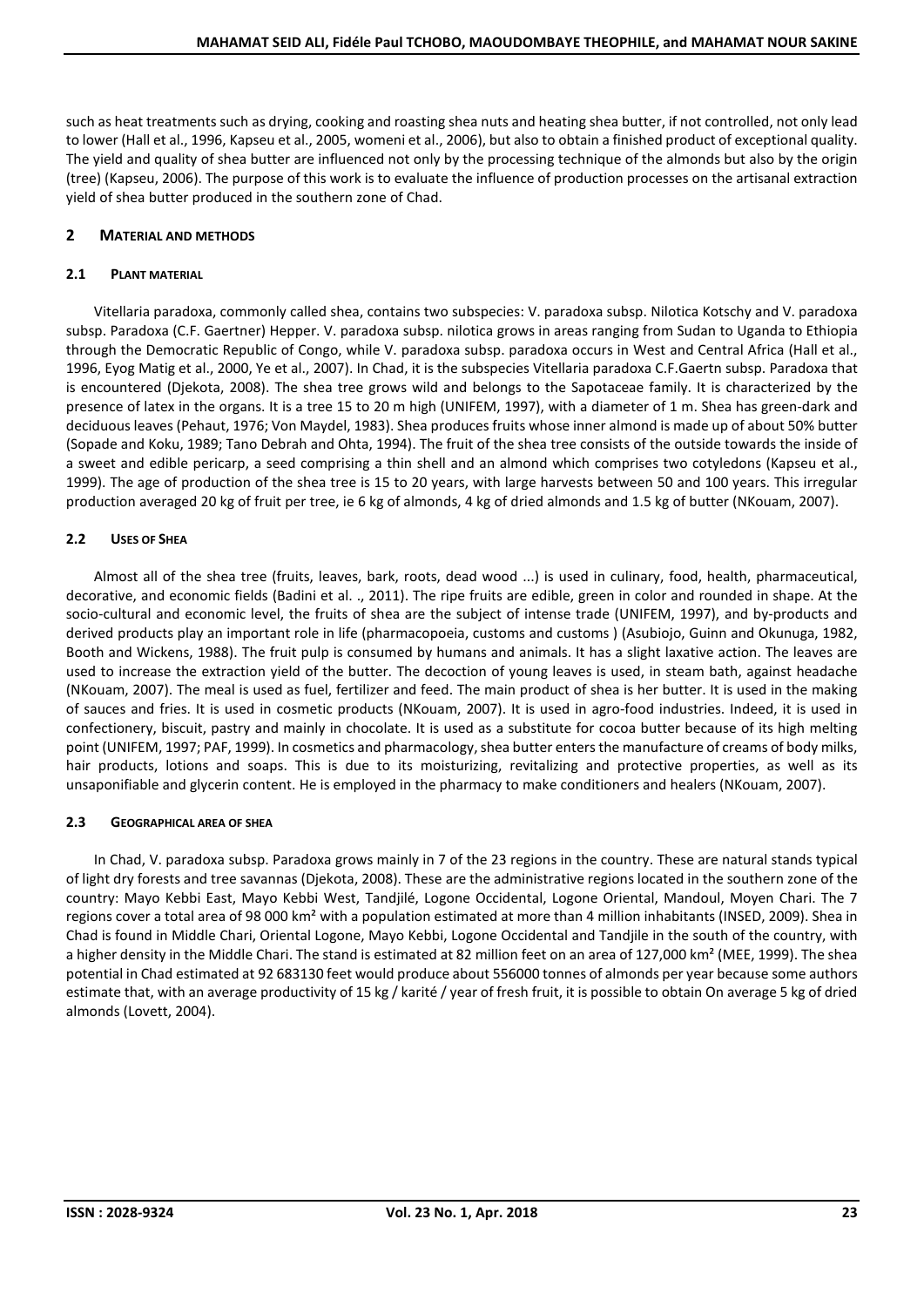

*Fig1. Map of Chad, area of shea stock* 

| Region            | Area(ha)      | Area under    | Average    | Number of shea | (%) |
|-------------------|---------------|---------------|------------|----------------|-----|
|                   |               | consideration | Density/ha |                |     |
|                   |               | (ha)          |            |                |     |
| Mayo Kebbi East   | 1822527       | 364 505       | 0±8        | 2 9 1 6 0 4 3  | 9   |
| Mayo Kebbi West   | 1 283 533     | 256 707       | $0 \pm 12$ | 3 0 8 0 4 7 8  | 10  |
| Tandjilé          | 1753624       | 584 541       | 0 ± 16     | 9 3 5 2 6 6 1  | 12  |
| Logone Occidental | 884 542       | 294 847       | $1 \pm 18$ | 5 307 251      | 10  |
| Logone Oriental   | 2 3 6 4 2 3 8 | 788079        | $2 + 22$   | 17 337 746     | 18  |

## **2.4 HARVEST**

In the form of a cluster, the fruits of the shea tree appear five months after flowering. When ripe, the fruit falls to the ground (Badini et al., 2011). Picking properly begins in May. It is done by collecting fallen fruit or by shaking the branches of the tree (Adoum, 1996). The traditional exploitation of shea products (nuts, almonds, butter, ...) was primarily the responsibility of women and children through gathering activities (Djekota et al., 2014). An essentially female activity, it usually takes place early in the morning around 4 am, on the fringe of other rural works. The fruits obtained by shaking the branches produce butter sought after by the cosmetic industries (lower acidity), and those collected at the foot of the tree are rich in butter (UNIFEM, 1997). However, long-ground fruit germinates and yields poor-quality butters (Karo et al., 1988). Formerly, it is the chief of land who announces the campaign to collect shea nuts but nowadays "the love of money has made love of shea by everyone". For "love of money", it is not uncommon to find that collectors are not satisfied only with ripe fruit fallen to the ground but they pluck the fruit on the tree, which is damaging to the tree And which will influence the quality of the butter resulting from it (INADES Formation, 2011).

## **2.5 SHEA SECTOR IN CHAD**

The shea sector provides income to women, contributes to the strengthening of social ties between women within their organizations. Women are the main players in the sector (Badini et al., 2011). The shea sector in Chad is informal and unorganized. The exploitation and marketing of shea butter remains essentially local, even national, but has very little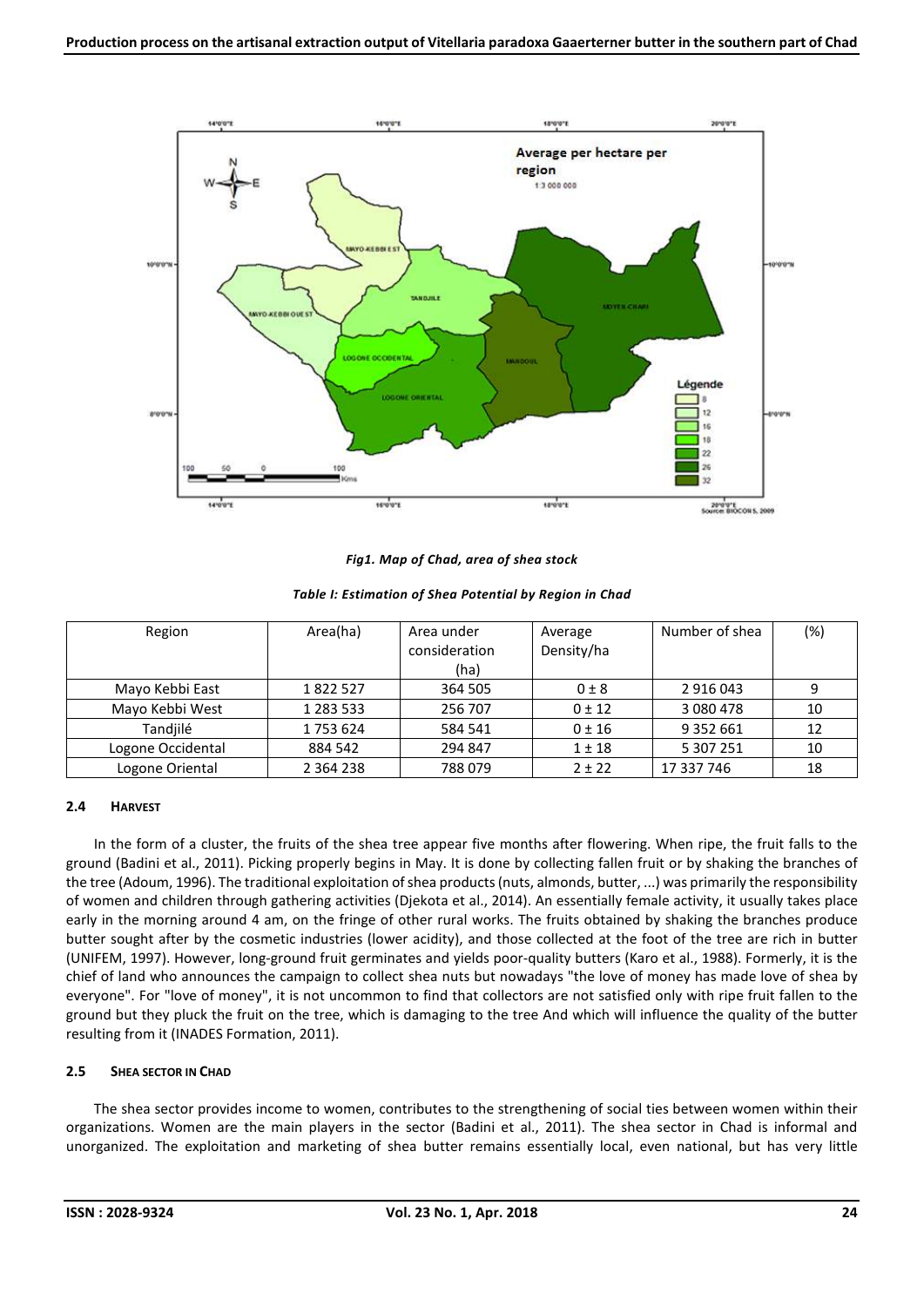international focus (Rongead, 2014). The country could, with its current potential of about 82,800,000 feet of shea trees, produce a large quantity of butter for the local and external market. Unfortunately, this enormous production potential is poorly organized and has received very little support for its promotion (CEPAGE, 1999). Shea oil is either self-consumed or marketed locally, brought to the other cities of the country, especially at the level of the capital.

This production is natural without any technical input for improvement (INADES Formation., 2011). At the beginning, there is the family unit where women and children collect shea, either for the needs of the family, or to treat and market or both. It is therefore an individual activity, which takes place on the margins of rural labor. Butter production was done in a family setting with informal support from the women in the village or neighborhood. In all regions where the product is found, there are also producers who process the products of the shea tree. They are often organized in groups, or even in union, but often also do the processing and sale of a small amount of oil in parallel. The unions to which these women belong may contain more than 2,000 persons, divided into groups. Several denominations of these groups were born: Co-operative of the women of Mandoul for the promotion of Shea (COFEMAK); Association for the promotion of the shea sector of Mandoul (APROFIKAM); Organization of Development Groups in Chad (OGFDT); Truth to Non-Violence for Development (VNVD); Boat to Combat Poverty (ARCHE) Cooperative; Organizing Committee Women's Autopromotion of Bessada; And the Association of Beekeepers and Breeders (GAEL). Resellers, transporters and consumers of shea are not constant, the sale of the product is often random. Initially, he had some attempts at the structured marketing of nuts and shea butter. For example, the Mutual Society for Rural Development (SMDR) was involved in the marketing of shea butter between 1950 and 1958; Then it was raised by the Development and Rural Development Fund (FDAR), which exported the butter in France, to Rouen, to IRANEX. However, from 1965, the decline in production continued and intensified in 1970 and 1978, leading to an annual export of no more than 300 tonnes of butter (Mbayhoudel, 2002). For the moment, there is no longer any support for the marketing of shea at the state or private level. Nut collectors and processors are organized at their level (Mbayhoudel, 2002). Consumers are women in the region or N'Ndjamena who buy white shea butter for body massage or for cooking. Black shea butter is used only for consumption (Rongead, 2014).

# **3 METHODOLOGY**

## **3.1 DETERMINATION OF MORPHOLOGICAL CHARACTERISTICS**

The determination of the morphological characteristics is carried out on 100 random almonds. The mass is weighed on à 0.0001 precision electrical balance, the length and diameter are measured with a caliper.

## **3.2 EXTRACTION OF SHEA BUTTER**

The methods of extraction of shea butter are numerous and diverse. They vary from one country to another, from one region to another, from one tribe to another (SNV, 1991, Kassamba, 1997). Some local methods in Chad (Adoum, 1996) allow the almonds to be dried in the sun, then to be smoked on the shelves before they are processed. The smoking step thus extends the shelf life and protects against weevils and rodents. The moisture content should be as low as possible to prevent germination of almonds, but also to increase extraction yield (Sopade and Koku, 1989).

The methodology adopted during this scientific research includes treatment and extraction of almond oil with producers of shea butter in real environment according to the artisanal diagram commonly used in the southern regions of Chad. The artistic diagrams selected are those of the Doba producers in Oriental Logone, Peni and Koumra in the region of Mandoul. In general, there are two methods used by women producers to extract shea butter: the traditional method that produces black butter and the mechanical pressing method that produces white butter. The amount of material entering and exiting each extraction method was measured using a precision balance. These measurements made it possible to calculate the yield of the extraction process from the following formula:

$$
R\left(\%\right) = \frac{Amount of butter obtained}{Amount of almost used} x 100
$$

The contents of water, unsaponifiables, total lipids, crude protein and stearic, oleic, linoleic and linolenic acids were determined according to AFNOR 1993. The artisanal extraction diagrams used are shown in the following figures: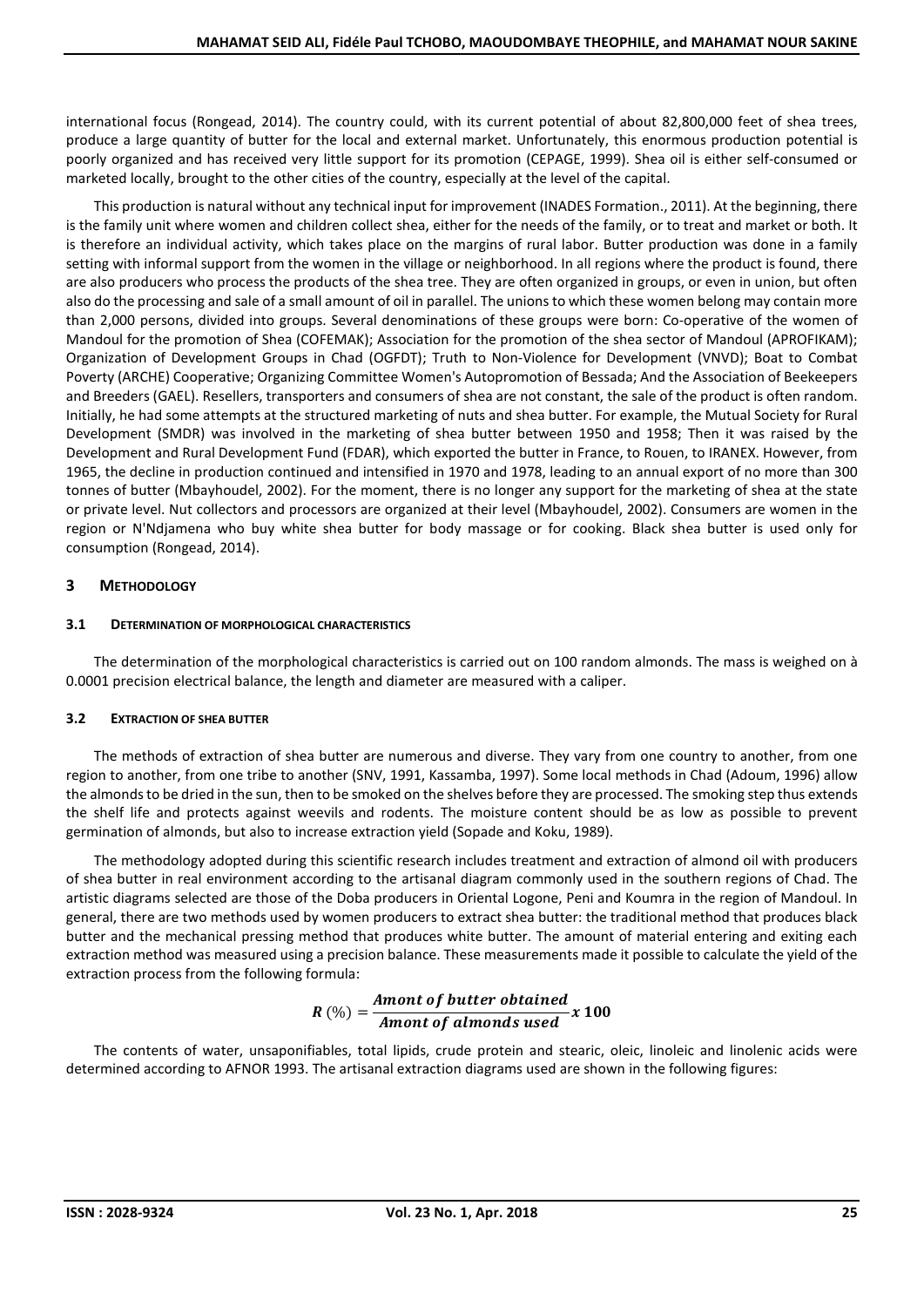

*Fig.2. Technological diagram of the production of shea butter of Koumra.*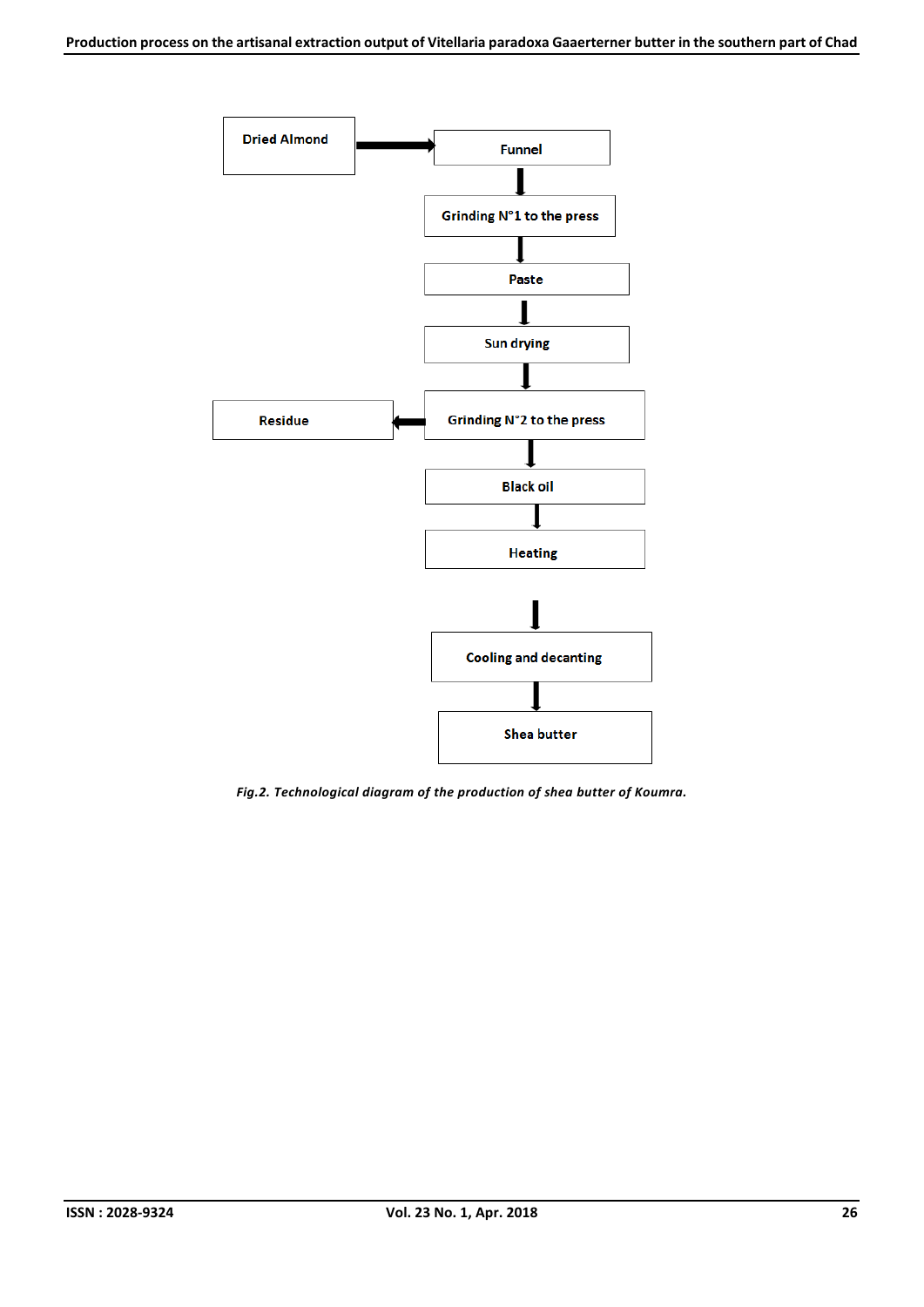

*Fig.3. Technological diagram of the production of shea butter by a family in Doba.* 



*Fig.4. Technological diagram for manufacturing white shea butter by a group of Mandoul.*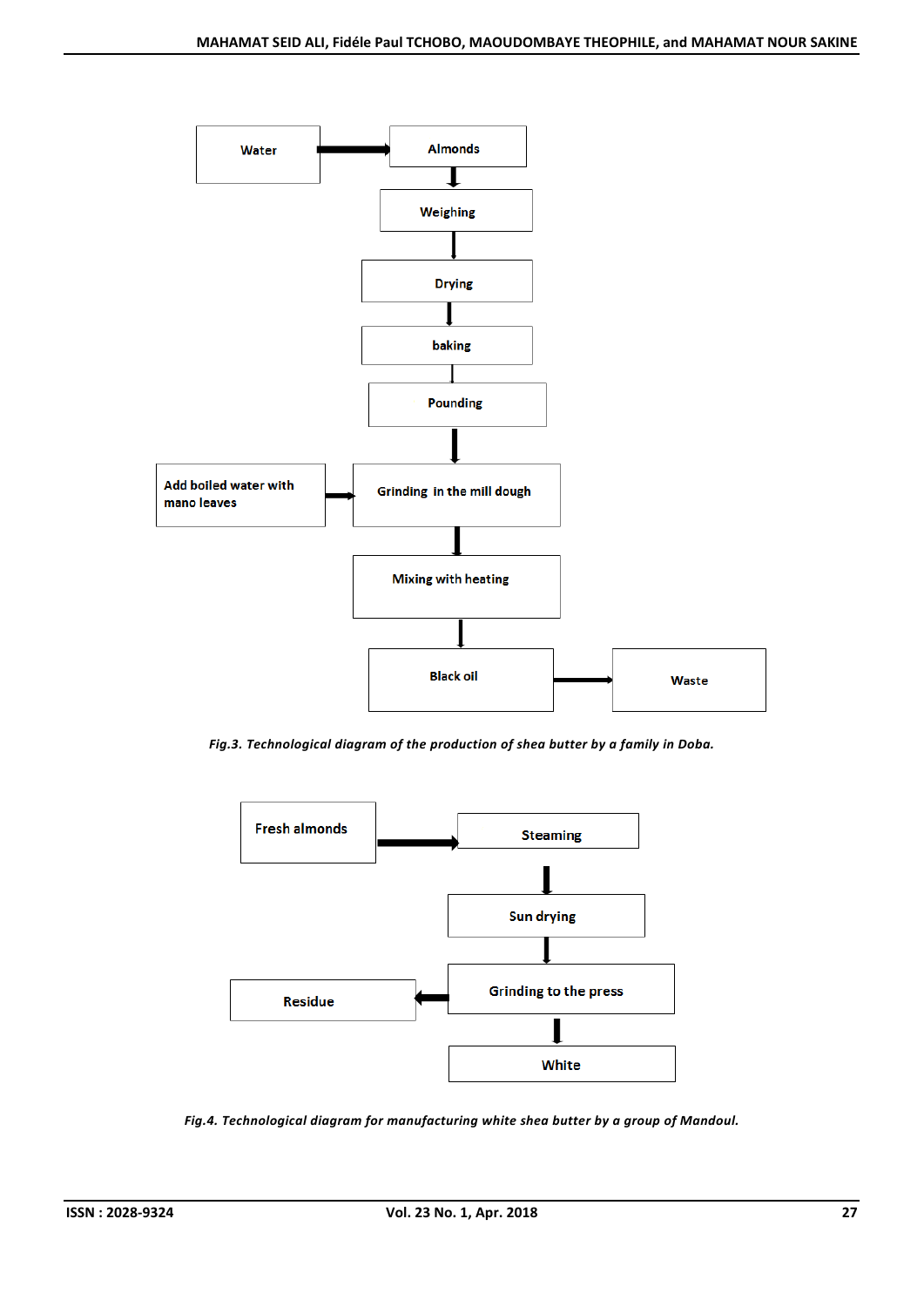#### **4 RESULTS AND DISCUSSIONS**

#### **4.1 MORPHOLOGICAL CHARACTERISTICS OF SHEA NUTS**

The determination of the morphological characteristics of the shea nuts gave an average length of  $26.9 \pm 1.442$  mm and an average diameter of 20.34  $\pm$  0.767 mm for an average mass of 6.36  $\pm$  0.611 g. These dimensions are lower than those obtained by Nkouam, (2007) which showed that the shea nut length of 4.26 cm and diameter of 3.29 cm has an average mass of 21.76 g. It is also possible to find some morphological nuances between the fruits of the same locality. These differences can be explained by geographic variables specific to each locality or region, but also by tree characteristics and shea production depended on rainfall (UNIFEM, 1997).

#### **4.2 SHEA BUTTER YIELDS ACCORDING TO EXTRACTION METHODS**



#### *Fig.5: Variation of yields according to artisanal extraction methods. PM = method by mechanical press, EB = traditional method using boiled water and EB + FM = traditional method using boiled water plus mango leaves.*

he yields of extraction processes range from 36.11 ± 1.64% for the traditional method using boiled water to 47.70 ± 0.22% for the traditional method using boiled water with Mango tree, passing through 44.35 ± 3.513% for the mechanical press. There is no significant difference between the yield of the mechanical press and the traditional method using mango leaves. On the other hand, these yields differ significantly from that of the traditional method with boiled water at the threshold of 0.05% (Figure 5). Press performance is similar to that of (Bernatchez, 2007) which is 32.3%. This is due to the loss of butter in the press bags, since the process is not under vacuum and this modification is costly (Bernatchez, 2007). Based on Mali's experience, the press can process 69-80 kg of seed per day with a yield of 30-35% or even 45% of fat (USAID, 2006). The use of mango leaves in the extraction of shea butter has substantially improved its yield. The leaves of Barkedjé, whose scientific name is Hymenocardia acida, are used in the preparation of cooking waters in the Northern and Far-North Provinces (Cameroon) and in Chad in order to improve the rate of extraction. The same is true for shea leaves to increase the extraction yield of butter (NKouam, 2007). The butters obtained by the traditional processes are not very attractive in terms of food and cosmetics. This is due to their color and odor (Kassamba, 1997, Nianogo et al., 1997, PAF, 1999). Moreover, this manual process is painful and has a low extraction efficiency of 36% (Toe, 2004). The traditional process and storage conditions promote oxidation and hydrolysis, thus increasing the acidity, iodine and saponification index (Bernatchez, 2007). Manual presses produce butter with better physicochemical characteristics, although boiling with water to remove suspended solids raises the moisture content (Nkouam, 2007). In the Chadian markets, shea oil comes in two different forms: the so-called traditional black oil and the white barate oil. Black oil is considered to be of lower quality and therefore cheaper. It is used mainly for cooking at the household level. White oil is considered of better quality and sells more expensive. It is used for cooking but also cosmetic massage oil (Rongead, 2014).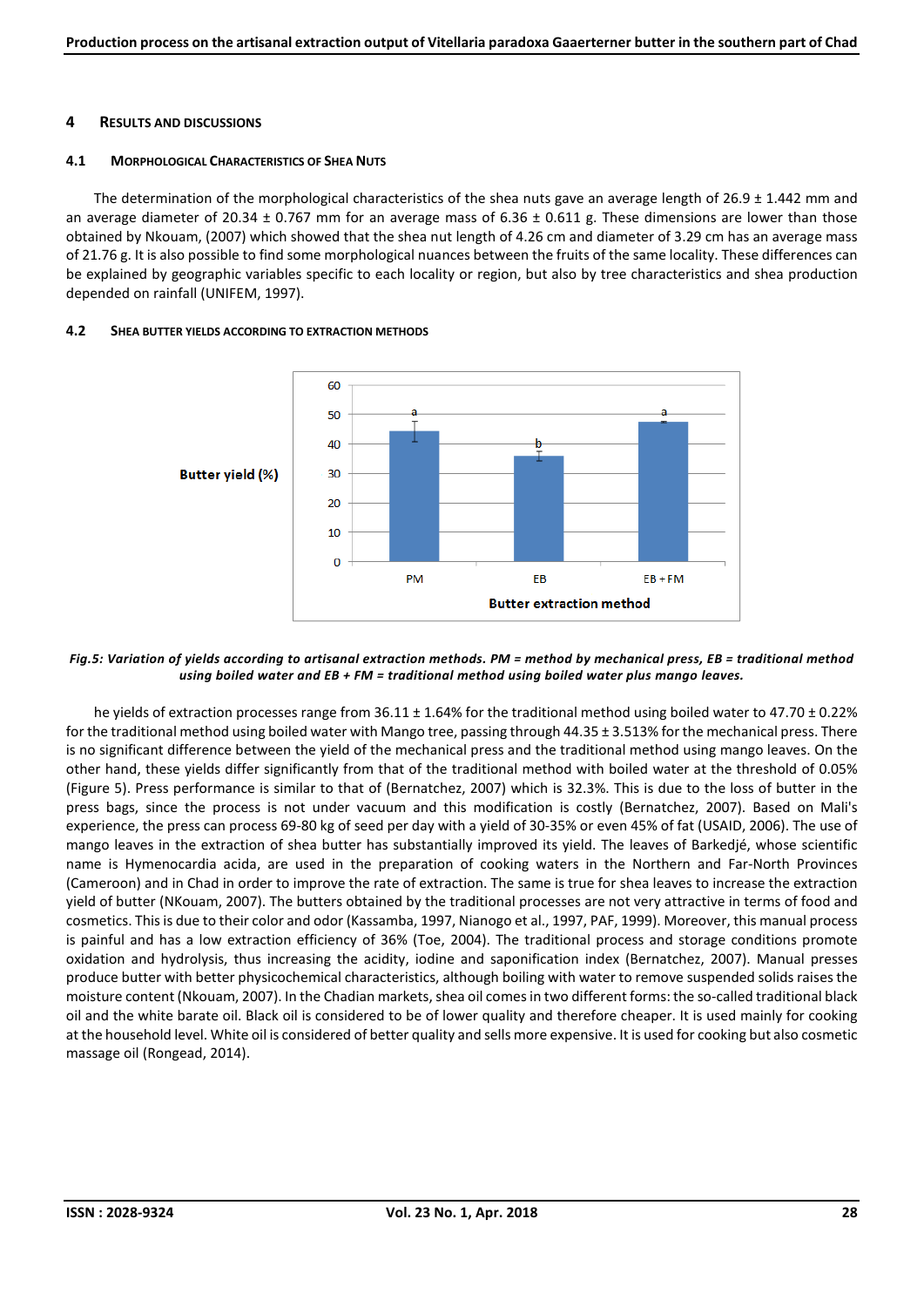#### **4.3 PHYSICO-CHEMICAL CHARACTERISTICS**

| Parameters                     | valeurs         |  |
|--------------------------------|-----------------|--|
| Water content (%)              | 5,646±0,105     |  |
| Crud protein (%)               | $7,2\pm0.655$   |  |
| Total lipids (%)               | 52,886±1,240    |  |
| Oleic acid (C18.1)%            | 49,526±3,090    |  |
| Linoleic acid (C18: 2)%        | 48,716±3,735    |  |
| Linolenic acid (C18: 3)%       | 5,843±0,386     |  |
| Content of unsaponifiables (%) | $1,653\pm0,105$ |  |

#### *Table II: Physico-chemical characteristics of shea butter*

The water content (5,646 ± 0,105%) is well above the WAEMU value (0,05%) for unrefined shea butter of the first category. The critical quality parameter for shea butter is the moisture content which must be less than 0.05% for the first quality, but this value is very difficult to obtain for unrefined butter (Bernatchez, 2007). The premium unrefined organic shea butter (0.05%) is dedicated to the cosmetic and pharmaceutical industries and also consumed directly; Second quality (0.06-0.2%), it is intended for the food industry (confectionery, chocolate, edible oil or as a basis for margarine); And third quality (0.3-2%) can satisfy the needs of the soap industry (UEMOA, 2011). Low humidity levels are preferred (Bernatchez, 2007).

The values of the fatty acids obtained correspond generally to the UEMOA standards. These values are respectively: stearic acid (49.526 ± 3.090%) for a range of 25-50%; Oleic acid (48.716 ± 3.735%) for 36-62%; Linoleic acid (5.843 ± 0.386%) for 1- 11%; And linolenic acid (1.653 ± 0.105%) for 1-11%. Similar fatty acid values were obtained respectively: stearic acid (45.5% and 44.44%) by Terpend, (1981) and Tano Debrah and Ohta, (1994); Oleic acid (42.5% and 42.41%) by Terpend, (1981) and Tano Debrah and Ohta, (1994); Linolenic acid (6.8% and 5.88%) by Terpend, (1981) and Tano Debrah and Ohta, (1994); And linolenic acid (0.1% and 1.66%) by Terpend, (1981) and Tano Debrah and Ohta, (1994). Other similar results are obtained by Mbaiguinam et al. (2007) for oleic acid 53.93% and stearic acid 31.15%.

The WAEMU unsaponifiable content for unrefined shea butter in the first category varies from 1-19%. The unsaponifiable content of our analyzes (7.25 ± 0.636%) is included in the WAEMU range. It falls within the range of 3.5 to 8.5% and 5 to 17% corresponding to the unsaponifiable levels of the shea butter of the Poissoni and Mangifolia varieties. It deviates from that of the Nilotica variety (2.5 to 3%) (Mensier, 1957). The difference between the levels of unsaponifiables is related to the variability of the origins of shea. In addition to variety, the degree of ripeness of fruits is also a factor on which the content of unsaponifiable matter depends (Mensier, 1957). The following levels of unsaponifiables are reported by Terpend, 1981 (3.5 to 17%) respectively; Tano Debrah and Ohta, 1994 (7.48%) and Kepseu et al., 2001 (5.9%). The following levels of unsaponifiables are reported by Terpend, 1981 (3.5 to 17%) respectively; Tano Debrah and Ohta, 1994 (7.48%) and Kepseu et al., 2001 (5.9%).

Crude protein values (7.2  $\pm$  0.655%) and total lipids (52.886  $\pm$  1.240%) are also appreciable. These protein values corroborate those of Duke and Atchley, 1986 (7.30%), Tano Debrah and Ohta, 1994 (7.81%) and Nkouam, 2007 (6.14 ± 0.27%). These authors found the total lipids of (52.60%), (59.04%) and 51.86 ± 0.21%, respectively. Salunkhe and Desai, (1986) found a range of total lipid values ranging from 40 to 55% of shea butter.

## **5 CONCLUSION**

Artisanal production of shea butter is one of the main activities and sources of income of women in the southern zone. This resource is available naturally but poorly and exploited with a low level of productivity and little known products. It is clear from this work that the chemical composition of shea butter in Chad is of high quality for cosmetics because of its high levels of unsaturated fatty acids and unsaponifiables. Currently, most of the butter is produced manually by women, which restricts production both qualitatively and quantitatively. The main obstacles to the good functioning of the shea sector in Chad are the difficulty of the tasks due to the craftsmanship of the techniques and the equipment used, the lack of professionalism of the actors and the lack of production credits for the storage of the nut or The supply of necessary equipment. The level of organization and development of the shea industry in the region is an incentive and incentive for operators at all levels. In order to have an impact on rural women, efforts to reduce the hardship of work and poverty must be made for the valorisation of this sector.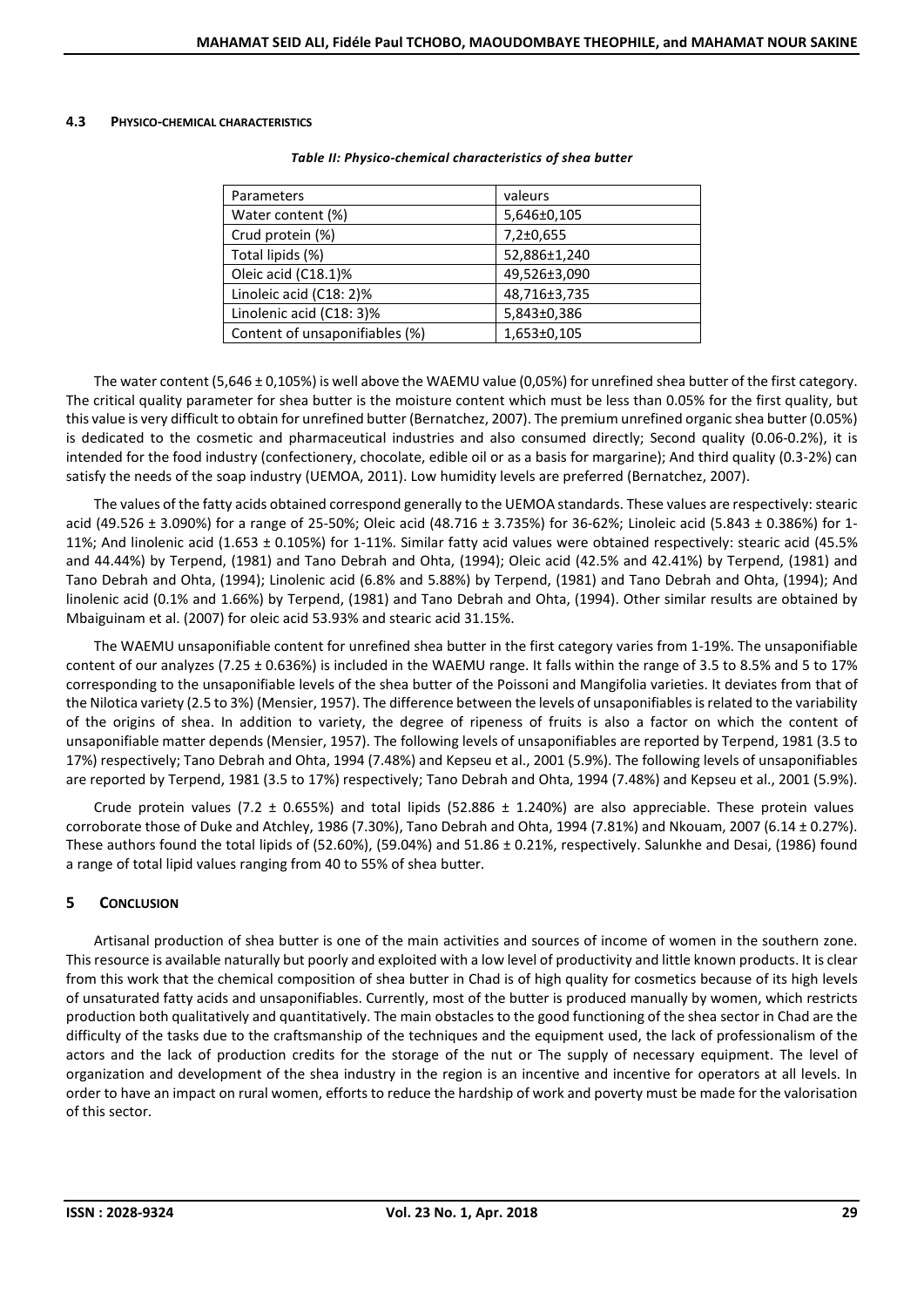#### **REFERENCES**

- [1] AFNOR (French Association for Standardization), 1993. Compendium of French Standards, Oils, Oleaginous Seeds, Derivatives, 5th Edition, AFNOR, Paris, 136-140.
- [2] Anonyme, 1997. Shea, the white gold of African women. UNIFEM (United Nations Development Fund for Women), Dakar Regional Office, 41 p.
- [3] APROMA, 1995, Study of the shea sector of Burkina Faso, Volume 1: Main report. European Union, Delegation of the European Commission of Burkina Faso, Ouagadougou, 15-19.
- [4] Ata J.K.B.A., 1978, The study of the shea kernel in relation to the traditionnal process of shea fat, Ph.D. Thesis, University of Ghana, Legon-Accra.
- [5] Aye F.O. & Adomako D., 1987, Processing of shea fruits, rep. Cocoa Research Institute of Ghana. In: Tano-Debrah K. & Ohta Y., 1994. Enzyme-assisted aqueous extraction of fat from kernels of the shea tree, Butyrospermum parkii, J. Am. Soc. Flight. 7, No. 9, 979-983.
- [6] 2011. The history of the shea sector in Burkina Faso and the services offered by the technical and financial partners to the actors are presented by Badini Zacharie, Kaboré Moïse, van der Mheen-Sluijer Jennie and Vellema Sietze. WAGENINGENUR. VC4PD Research Paper, No. 11.The effects of unit extraction operations on the yield and quality of the extraction process are discussed. Butter of Pentadesma butyracea produced in traditional environment in Benin. Journal of Applied Biosciences 86: 7976-7989 ISSN 1997-5902
- [7] Bailey A.E., 1951, Industrial oils and fats products. In: Tano-Debrah K. & Ohta Y., 1995. Enzyme-assisted aqueous extraction. Soc. Flight. 72, No. 2, 251-256.
- [8] Bernatchez C., 2007. Improvement of the product quality and production processes of organic shea butter and logistics of operations in Africa: case of Burkina Faso. Memory in industrial engineering. University of Quebec at Trois-Rivières.
- [9] Cabinet for Prospective Studies in Agronomy and Management of the Environment (CEPAGE), 1999. Feasibility study of a project to support the shea sector in the southern zone of Chad, Final Report. Funded by the Agence Française de Développement AFD / Ministry of Water and Environment MEE.
- [10] CECI, 1998, Year II-Final report of training courses on improved techniques for the collection and packaging of shea nuts and kernels in the profile of 236 GVF in 16 provinces of Burkina Faso, CECI / PFK.
- [11] CECI, 2007. Shea. Technical specifications n ° 16. Developpement@champagne-ardenne.cci.fr
- [12] CEPAGE, 1999. Study of the Shea Sector in Chad. Consultation Report, Ministry of Environment and Water (M.E.E.). 68 p.
- [13] Food protein: biochemistry, functional properties, nutritional value, chemical modifications, Technique et Documentation, Lavoisier, Paris, 38. Chem. Soc. Flight. 7, 9, 979-983.
- [14] Codex Alimentarius, 1992, Joint FAO / WHO Food Standards Program, FAO, Rome, Italy.
- [15] Compaoré PN., 2000. Women, development and technology transfer. The case of shea presses in Burkina Faso. Doctoral Thesis, University of Montreal, Department of Sociology, Montreal.
- [16] CPCK (Shea Production and Marketing Center), 2006.
- [17] Dandjouma A. K. A., Adjia H. Z., Kameni A. and Tchiégang C., 2009. Traditional production processes and marketing circuit for shea butter in North Cameroon TROPICULTURA, 2009, 27, 1, 3-7.
- [18] Defez G., 1992, Treatment of shea butter. Stéarinerie Dubois Fils, 2 p. In: Kassamba B., 1997, Synthesis of known techniques of extraction and conditioning of shea butter in Burkina Faso. Final report. Shea sector project of CECI IRSAT. Ouagadougou, 3-9
- [19] Derbesy M. et al., 1979, Oilseeds vol. 34, No. 8-9. Pp. 405-409. In: Oils and fats manual, a comprehensive treatise, properties-production-Applications, volume 1. Ed. Karlesking A. & Wolff J.-P. TEC & DOC Lavoisier, Paris, 208-212.
- [20] Djekota C., Mouga M., Djimramadji A., Djelassem B., Mbayngone E., Maiga R. D., Rimgoto K. and Noubady D., 2014. Shear potential in Chad (Vitellaria paradoxa C.F. Gaertn. Journal of Animal & Plant Sciences, 2014. Vol.23, Issue 3: 3646-3656.
- [21] Djekota C.N., 2008. Macromorphological characterization of Butyrospermum parkii (Vitellaria paradoxa C.F Gaertn, subsp. Paradoxa) in the Mandoul region of Chad. Memory of D.E.A; University Cheikh Anta Diop, Dakar / Senegal.
- [22] Dupriez H. & De Leener P., 1987, Gardens and Orchards of Africa. Earth and Life L'harmattan -Apica Enda CTA, 354 p.
- [23] Eyog Matig O., Gandé Gaoué O. and Dossou B., 2000. Forest genetic resources program in Africa south of the Sahara. Proceedings of the 1st meeting «Network Species Stratified Food», CNSF Ouagadougou. Ed. IPGRI. 231 p.
- [24] Eyog Matig O., Gaoué O. G. and Dossou B., editors. 2002. Network "Species Strains Food". Proceedings of the first Network meeting held 11-13 December 2000 at the CNSF Ouagadougou, Burkina Faso. International Institute of Plant Genetic Resources. ISBN 92-9043-552-6. IPGRI Regional Office for sub-Saharan Africa c / o ICRAF, P.O. Box 30677, Nairobi, Kenya
- [25] Faho Cyprien, 2003. Study of a Pilot Project to support the shea sector in Chad, Final Report. Study funded by UN / DESA-New Yo
- [26] FAO, 2001, Non-timber forest products in Africa: a regional and national overview. Working Paper FOPW / 01/1 (S. Walter, Ed.), Forestry Department, FAO, 303 p.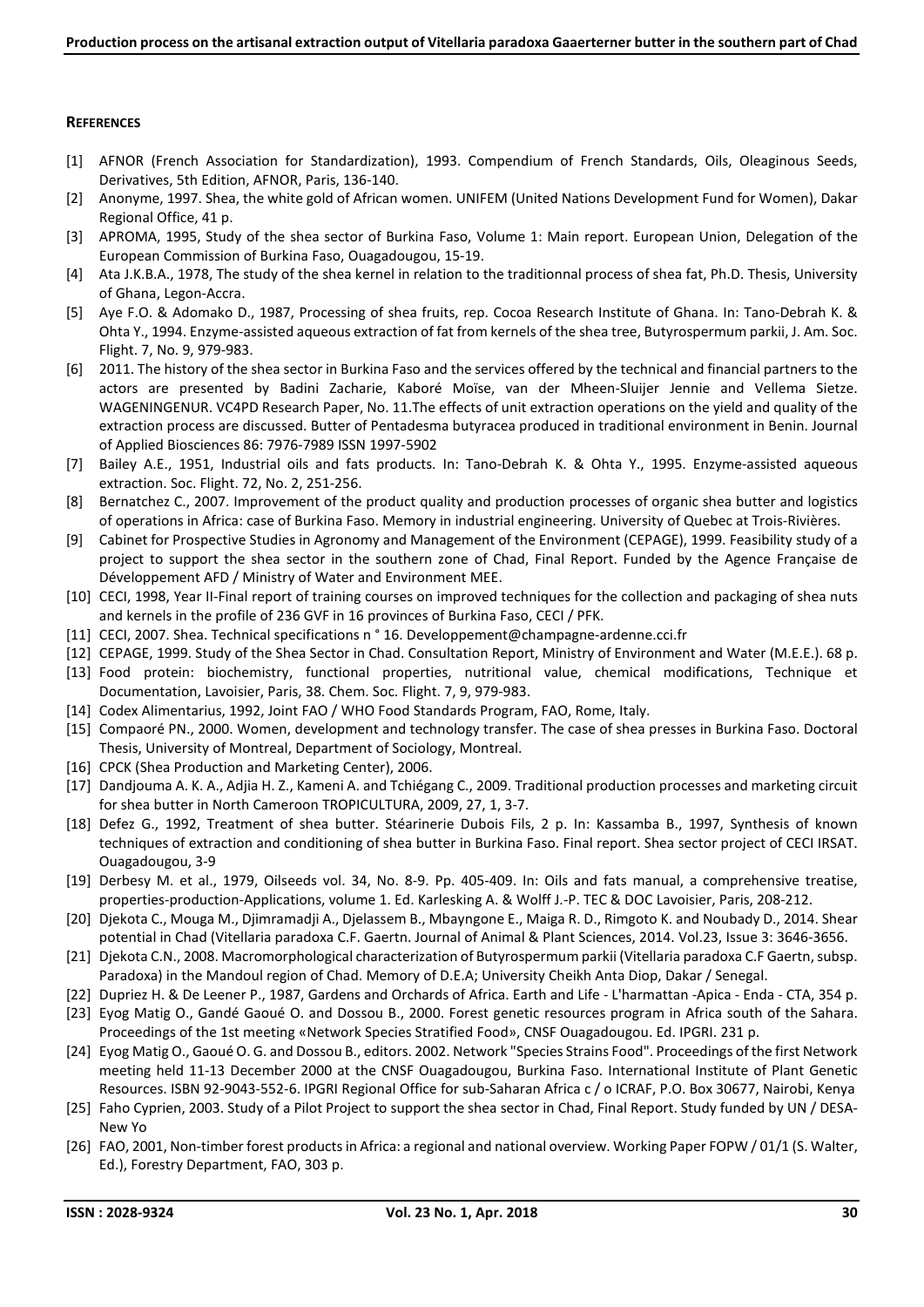- [27] Hall J.B., Aebischer D.P., Tomlinson H.F., Osei Amaning E. and Hindle J.R., 1996. Vitellaria paradoxa. A monograph 105 pp. School of Agricultural and Forest Sciences, No. 8, University of Wales, Bangor.
- [28] Hall, J.B., Aebischer, D.P., Tomlinson, H.F., Osei-Amaning, E. and Hindle, J.R. 1996.Vitellaria paradoxa. In Monograph. School of Agricultural and Forest Sciences. University of Wales Bangor, United Kingdom, 105 p. Http://www.veillestrategique-champagne-ardenne.fr
- [29] INADES Formation, 2011. The Development Organizations of the Southern Zone (Middle Chari, Mandoul, Logone Oriental, Logone Occidentale, Tandjilé, Mayo-Kebbi- Est and Mayo Kebbi Ouest) regions of Chad. 11 p.
- [30] INSEED, 2009. Macroeconomic framework note. Forecasts for 2006-2009. Report of the Department of Economic Synthesis and Statistics, 109 pages.
- [31] IRAD, 2004, Annual Report 2003-2004, Service Agreement No. 1 / PH1 / ESA-SODECOTON-IRAD, 118 p.
- [32] Kapseu C., Womeni HM, Ndjouenkeu R., Tchouanguep MF and Parmentier M., 2005. Influence of almond processing methods on the quality of shea butter: processing of shea kernels This document is extracted from the PBA site: Processes Biological and Food Processes: http://spip.cm.refer.org/pba1/article52.html, © PBA: Biological and Food Processes, 30 May 2005.
- [33] KAPSEU C., 2006. Study of processing and preservation processes of shea kernel and palm kernel according to traditional methods and the impact of modern processes on these products, ENSAI (National School of Agro- Processes, Cameroon.
- [34] Kouyaté K., 1988, Situation of the shea sector in Burkina Faso. PFK, 71 p.
- [35] Lazano Y.F., Dhuique Mayer C., Bannon C. & Gaydou E.M., 1993, Unsaponifiable matter, total sterol and tocopherol contents of avocado oil varieties. J. Am. Oil Chem. Soc. 70, 561-565.
- [36] Lovett P. N., 2004. WATH shea butter supply chain analysis: Component one. West Africa Trade Hub, Accra, Ghana.
- [37] Mbayhoudel K., 2002. Situation of the shea sector in Chad. ITRAD, N'Djamena. International Workshop on the Treatment, Valorization and Trade of Shea in Africa. 162-166 p.
- [38] Mensier P.H., 1957, Dictionary of Vegetable Oils, Edition Paul Chevalier, Paris, 108-110.
- [39] Nianogo, A.J., Bougouma, B. and Tapsoba, B. 1997a. Manual shear presses in Burkina Faso. Study report. International Development Research Center; 39 p.
- [40] Nianogo, A.J., Bougouma, B. and Tapsoba, B. 1997b. Shea-powered presses in Burkina-Faso. Final report; CECI / Shea Fate Project, 15 p.
- [41] NKouam GB. 2007. Conservation of fruits of shea (Vitellaria paradoxa Gaertn.) And of the ale (Canarium schweinfurthii Engl.): Isotherms of water sorption and extraction of fat from stored fruits. Doctoral thesis Ph.D., University of Ngaoundéré, (ENSAI), Ngaoundéré (Cameroon), p. 286.
- [42] Nsogning Dongmo S., Womeni H.M., Tchouanguep Mbiapo F., Linder M., Fanni J., Zarnkow M., Becker T. (2014): Cooking and drying process optimization of shea (butyrospermum parkii) butter extraction. Czech J. Food Sci., 32: 578-584.
- [43] Perez, R., Ndoyé and Eyébé, A. 1999. The commercialization of non-timber forest products in the rain forest zone of Cameroon. Unasylva, 50 (3): 12-19.
- [44] Pseudoblastoma, 1992, Shea nuts, Aproma / Bimonthly Review 27-29, 8. In: Tano-Debrah K. & Ohta Y., 1994, Enzymeassisted aqueous extraction of kernels of the shea tree, Butyrospermum parkii. J. Am. Oil
- [45] United Nations Development Program (UNDP), 2005. Development of Economic Opportunities for Women: The Shea Industry. Partners: Government of Chad, World Vision. 21 p.
- [46] Provost S., 1995, Study of the shea industry in Burkina Faso, April 1995.
- [47] Rongead, 2014. Vitellaria paradoxa, 21 pages.
- [48] SICAREX, 1999: "the shea industry". PAF
- [49] Tchobo FP, Natta AK, Barea B, Barouh N, Piombo G, Pina M, Villeneuve P, Soumanou MM, Sohounhloue DCK. 2007. Characterization of Pentadesma butyracea sabine Butters of different production regions in Benin. J. Am. Oil Chem. Soc., 84: 755-760.
- [50] Terpend, M. N., 1982: "The shea industry; Product of picking, luxury product. The Faim Développement files, February 1982 ", 91 p.
- [51] TOE Ella Innocente, Analysis of physico-chemical parameters of shea butter: comparison of traditional and laboratory extraction processes, Burkina Faso, July 2004.
- [52] UEMOA (West African Economic and Monetary Union), 2011. Specifications for non refined shea butter. ICS 67. 13 p.
- [53] IUPAC (International Union of Pure and Applied Chemistry), 1979, Analytical Methods for Fats and Derivatives. 6th ed. Lavoisier Tec and Doc, Paris (France), 190 p.
- [54] UNIFEM, 1997: "From local to global, the international market for shea butter"
- [55] USAID (US Agency for International Development), 2006. Study on shea collection and processing in Guinea. Project Agricultural Marketing Strengthening Activity (ARCA). USAID / Guinea. Task Order No. 29
- [56] Van Tomme P., 1999. "FAO: Activities on Non-Wood Forest Products", OBIT, Tropical Forest Activities, Vol. 7, p. 25-33.